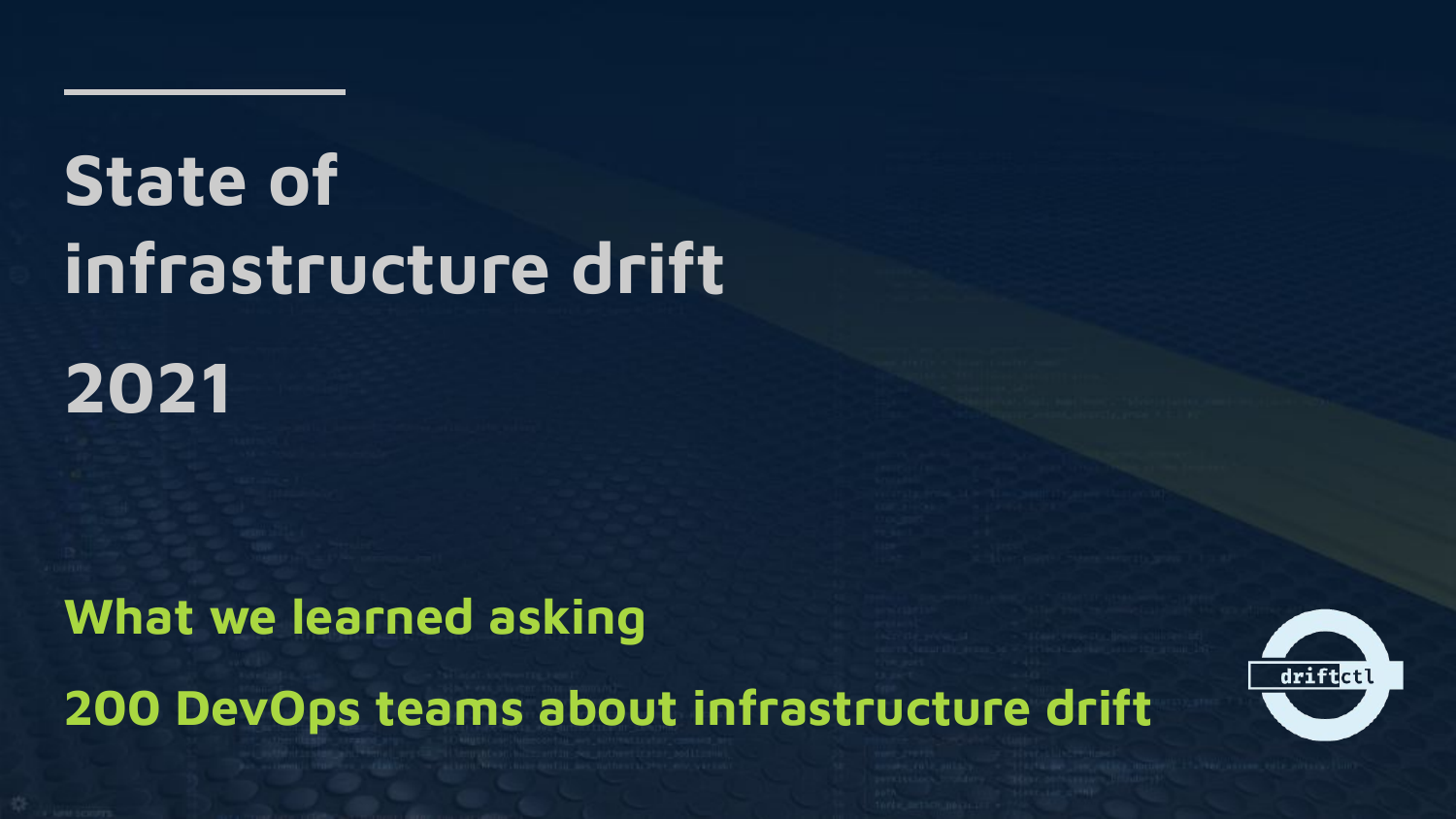## **Table of contents**





### **About Drift**

- Definition
- Main causes



- What teams do
- 
- 

**3**



### **The consequences of drift**

- Impacts
- Frequency
- Time to fix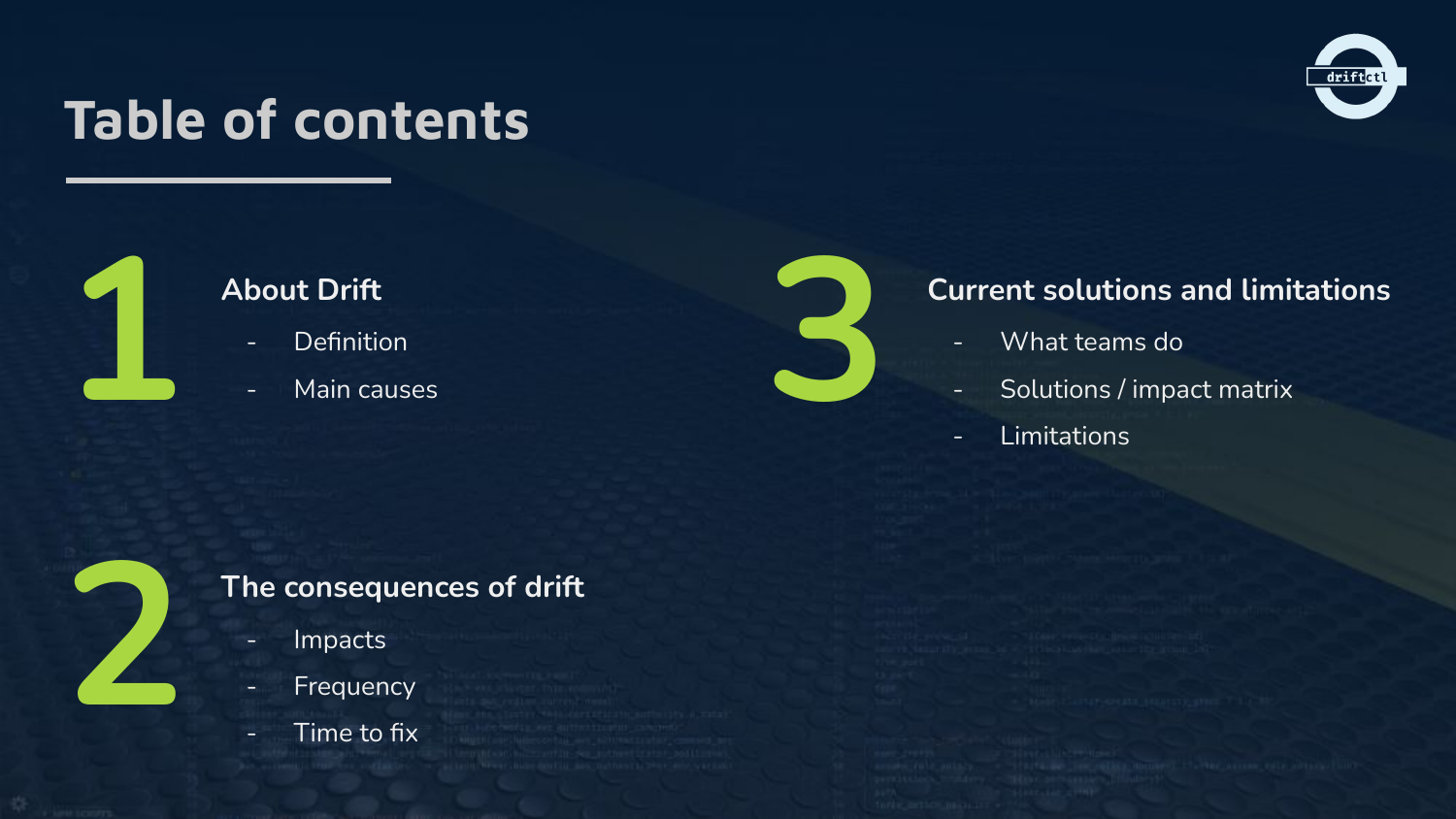## **Introduction**

At Cloudskiff, we are working on protecting codified cloud infrastructures.

We spoke to 200 infrastructure teams, to see what issues they were facing. Keeping those infrastructures in sync and avoiding drift is a real challenge for them. Indeed, drift has consequences on toil and efficiency, forces teams to put in place strict controls that decrease flexibility, and can have a security impact.

In this study, we will describe our findings and a few options to tackle drift. We interviewed 50+ teams to collect stories and feedback, and surveyed 200 teams of all size.



### **How many people in your organization are actively building / maintaining infrastructure?**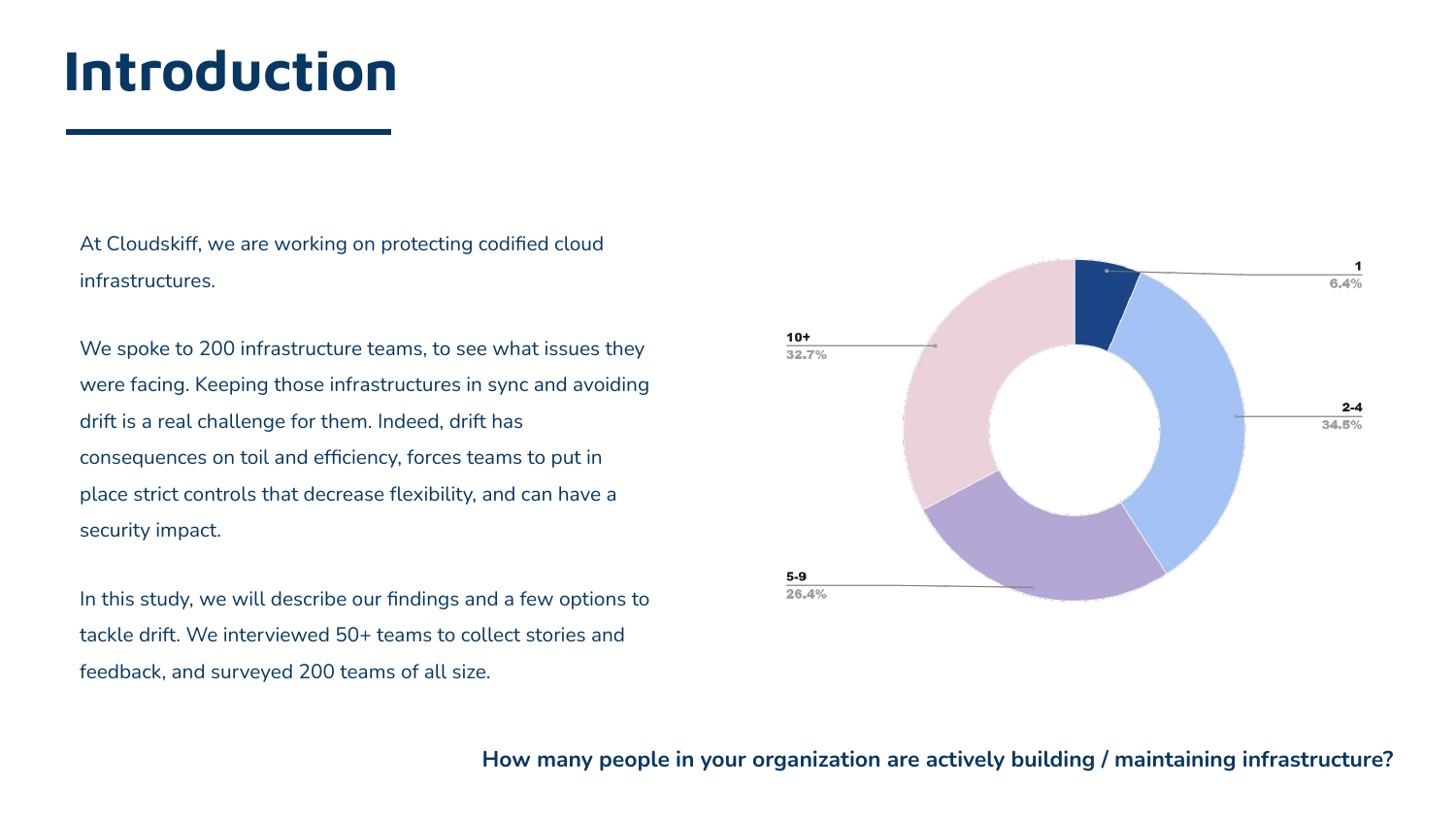## **Unexpected learnings**

■ **Application and deployment induced drift** is a widely spread nuisance.

■ **Security issues** count among major concerns.

### ■ **GitOps only can't screen out drift.**

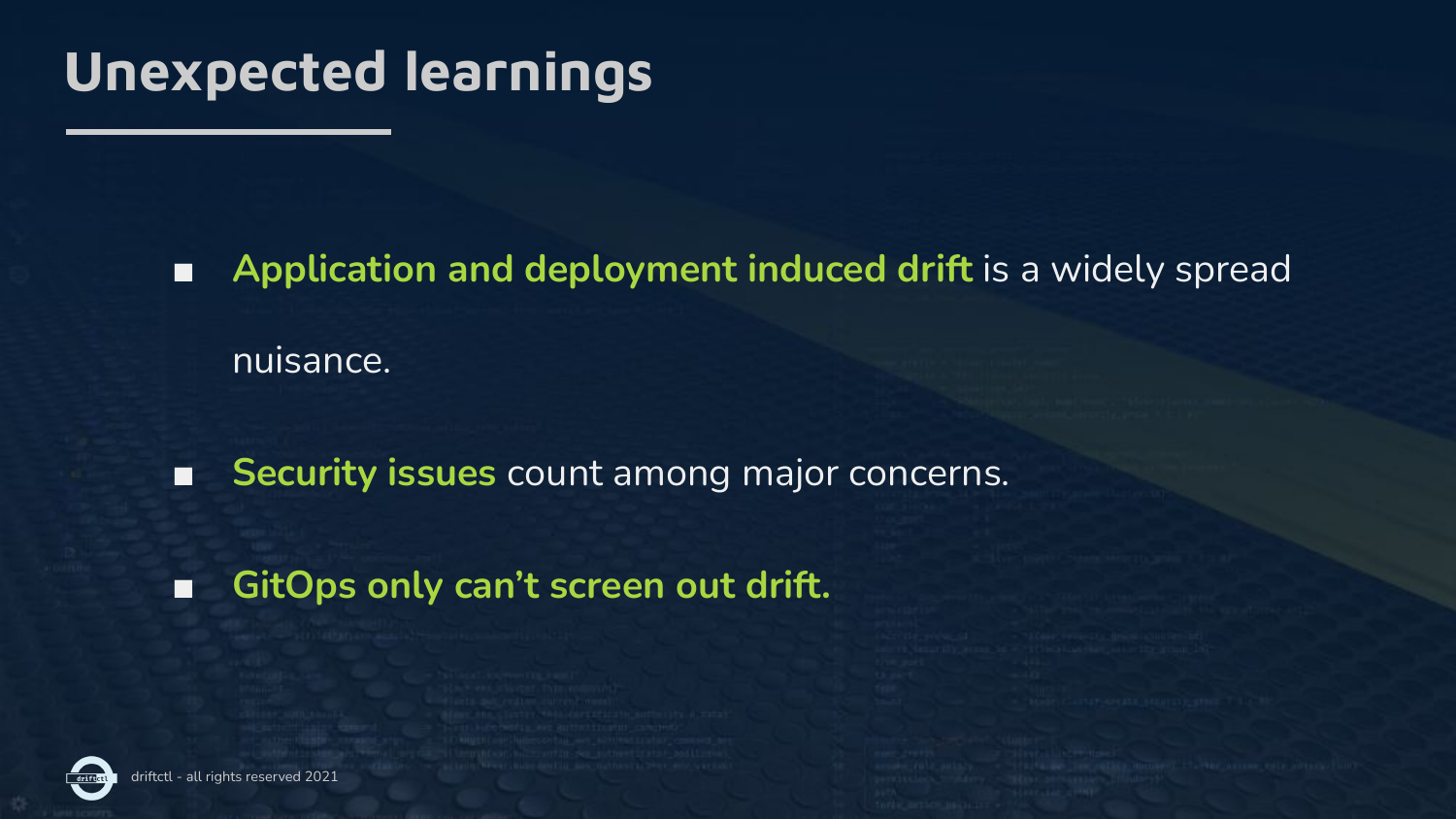## **Key takeaways**

### **Drilling down**

**50% of teams are subjected to infrastructure drift due to unintentional / non manual changes**

For a vast majority of teams (96%) the main cause of drift is when a team member makes a manual change through the Cloud provider's (AWS, Azure, etc) console. But **50% of teams also record drifts due to uncontrolled changes**, be it on the applications' side, through the deployment stack and/or on the cloud providers' side.

### **Security issues count among the most important impacts of drift**

Drift has costly impacts for most teams. It has consequences on toil and efficiency and forces teams to put in place strict controls that decrease flexibility. **Even more noticeable is that close to 20% of teams consider security issues the most important impact of infrastructure drift.**

### **Each solution comes with its own limitations**

There is no perfect solution to deal with drift. **Even a full GitOps workflow** with restricted access to environments **comes with a tradeoff** in terms of visibility, flexibility or security and **cannot prevent non manual drift.**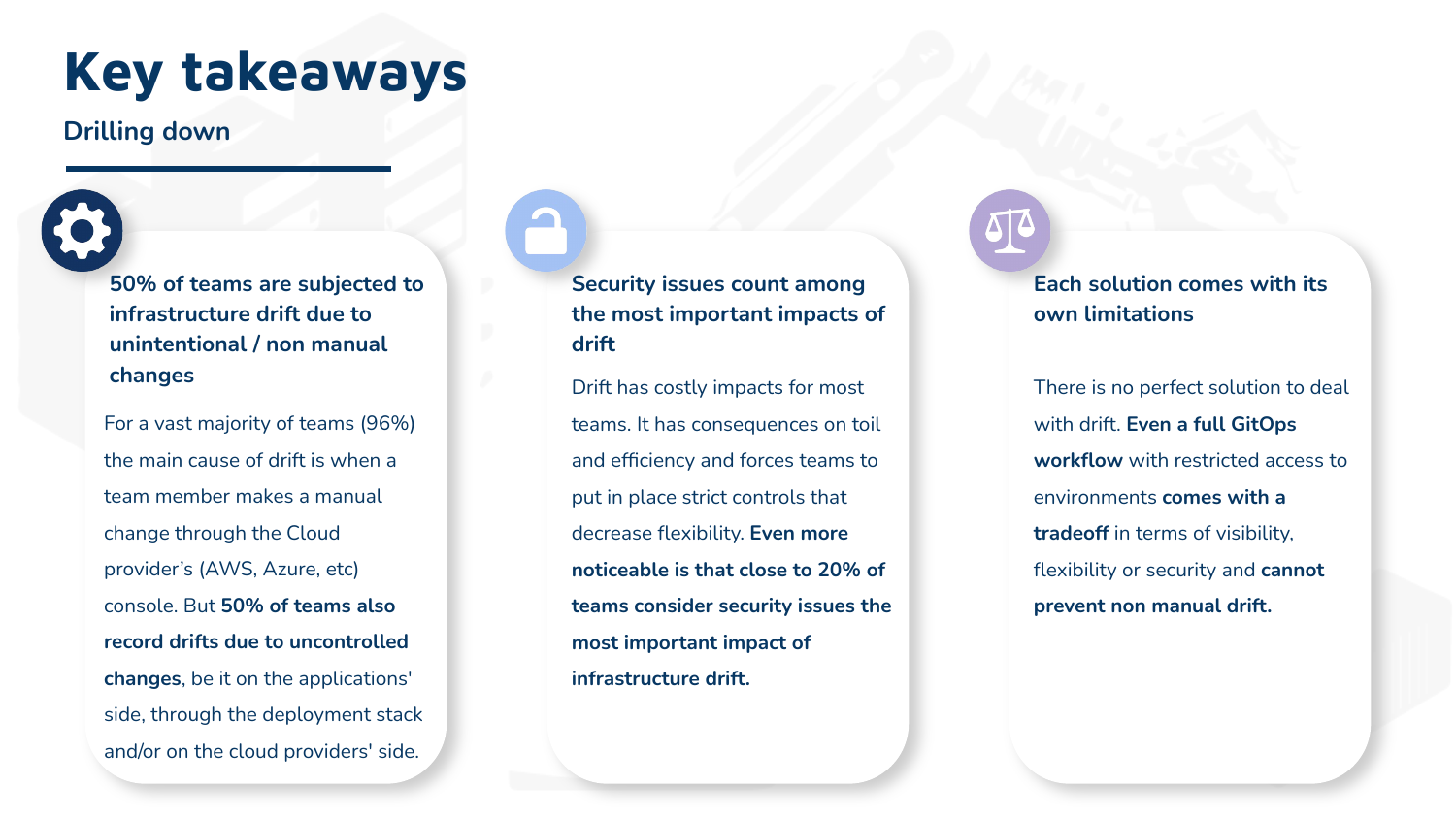## **What's drift?**

First, let us agree on a definition. Drift is a multi-faceted problem, but most of the people we talked to agreed on the following definition:

### **"Infrastructure drift is when there is an unwanted delta between the IaC code base and the actual state of the infrastructure."**

This issue becomes more and more complex as the number of environments grows. Some teams have dozens of environments that they need to keep updated.

### We identified **three main causes of drift**:

- 96% of teams: a team member makes a change through the (AWS, Azure, etc) console or directly updates infrastructure resources through an application API.
- 44% of teams: a team member applies an IaC change to an environment but does not propagate it to other environments.
- **50% of teams: application and deployment induced drift.**

While the first two are mostly workflow issues (we will come back to how some teams adjusted their workflow to reduce such behaviors, with more or less success), **the last one comes as a big surprise as regards its volume**. **We knew unintentional application and deployment induced drift was a reality, but didn't expect such a massive spread.**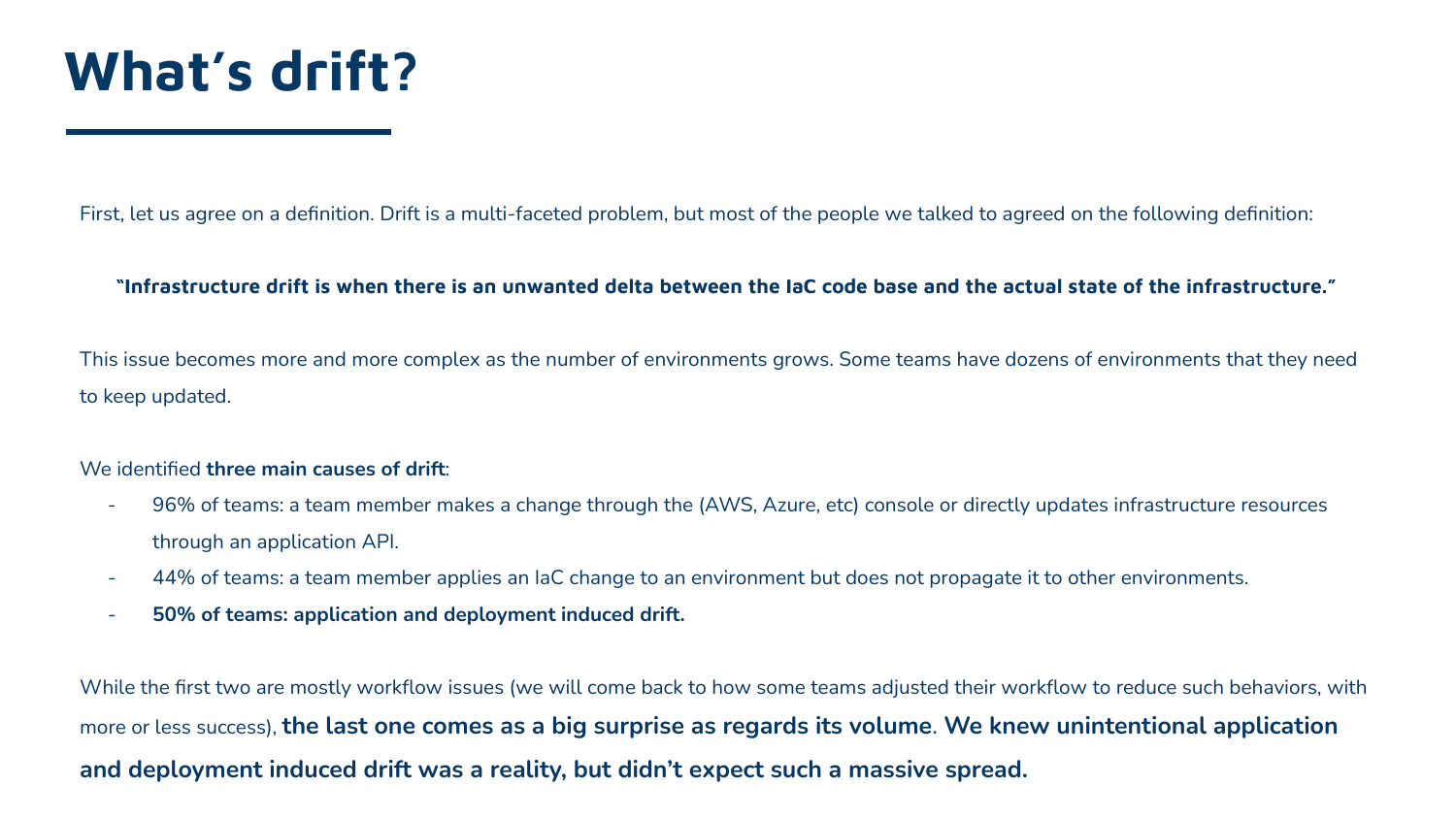It is interesting to note though, that the third cause is completely independent of the DevOps team.

While unpredictable, this kind of change can cause massive headaches.



**It took a while to find out that Azure's API and Terraform provider had been updated, and a new "identity" parameter was now required to grant access.**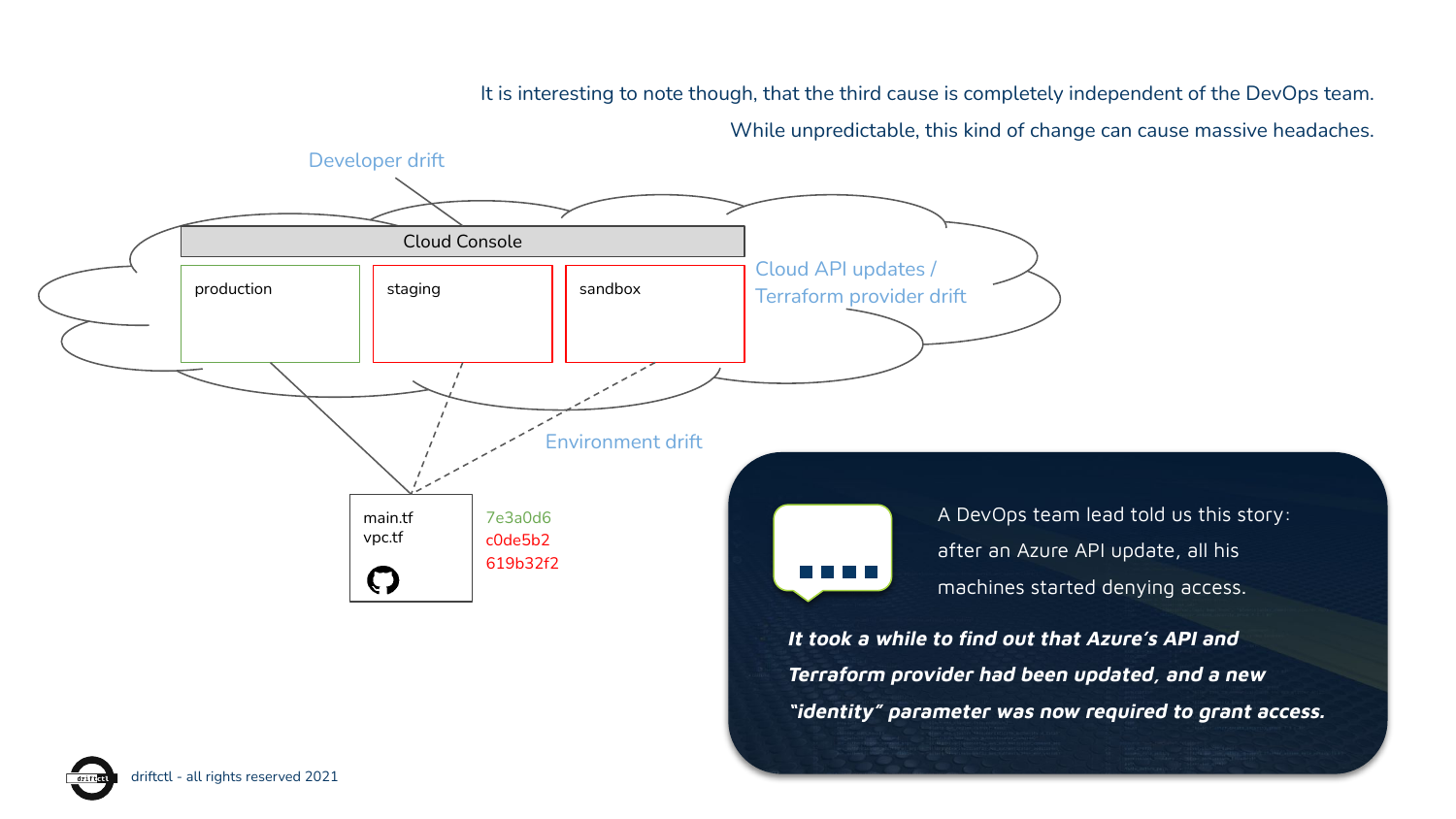We heard testimonials of teams who experienced **drift linked to an application.** The behaviour of this kind of application is sometimes poorly monitored, and can generate complex drift scenarios. In one interview, **an internal app was updating EBS parameters. Terraform plan does not show this, generating a false sense of control.**

The truth that comes back about drift is that once you think you have it under control, you don't.

> One SRE manager told us that he had Terraform-ed his datadog monitoring, and thought everything was under control there. Developers have access to Datadog - what's the point of monitoring if they don't.

**A developer in the team thought that increasing the frequency of the Datadog probe to once per minute would be cool, which is easy to do through the GUI. That change remained unseen for a while and generated huge costs, until the next datadog bill.**

- all rights reserved 2021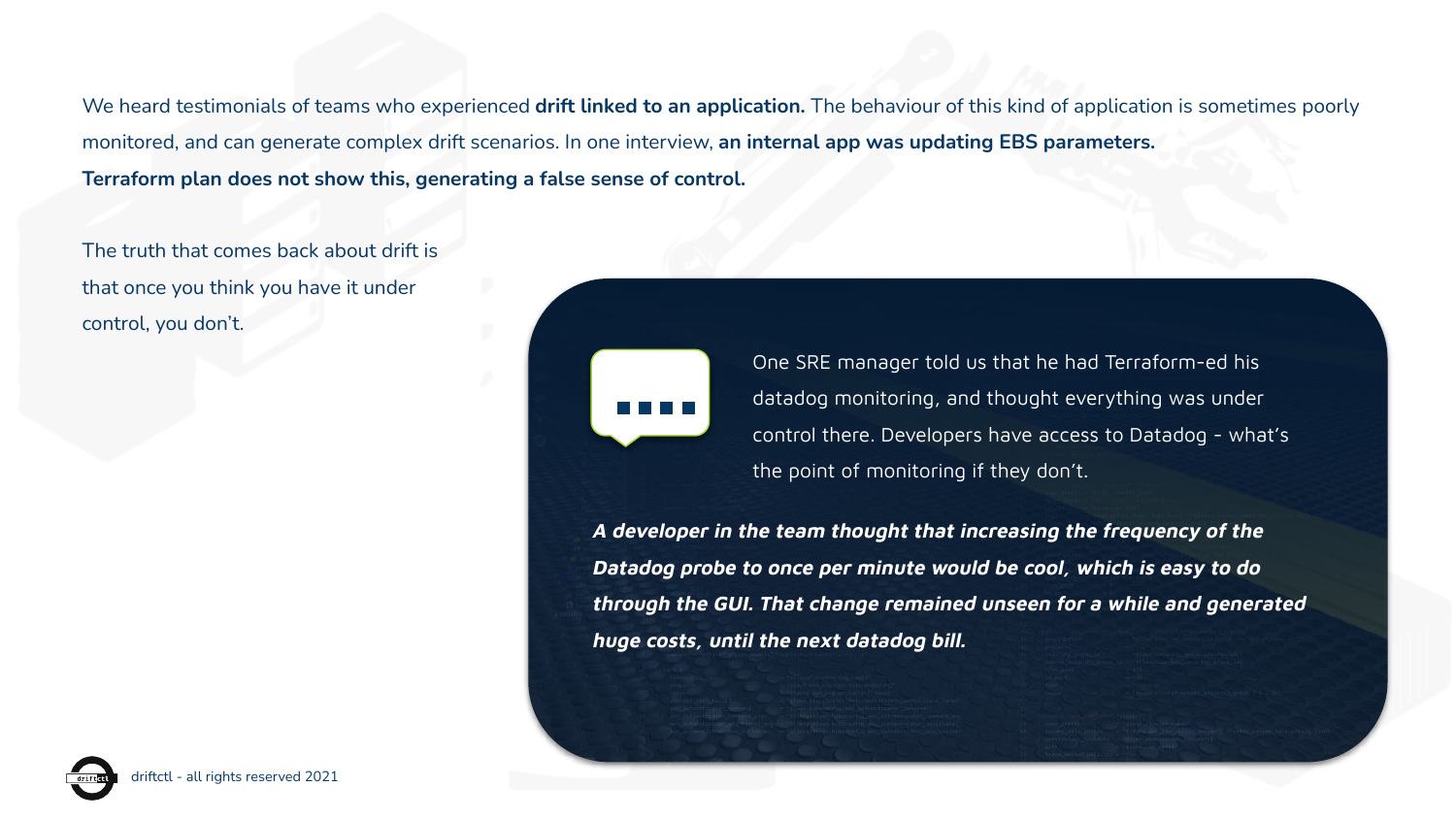## **The consequences of drift**

**Beyond toil, security issues also rank among the most important impacts of drift**

Why does infrastructure drift matter?

Everybody seems to agree that drift is annoying, but we tried to quantify its impact.

Drift mostly causes additional work, as well as security issues. In one of our interviews, a DevOps lead analyzed the problem quite clearly: **every drift event causes uncertainty, a resolution time, and a potential security issue.**

**Even more noticeable is that close to 20% of teams consider security issues the most important impact of infrastructure drift.**

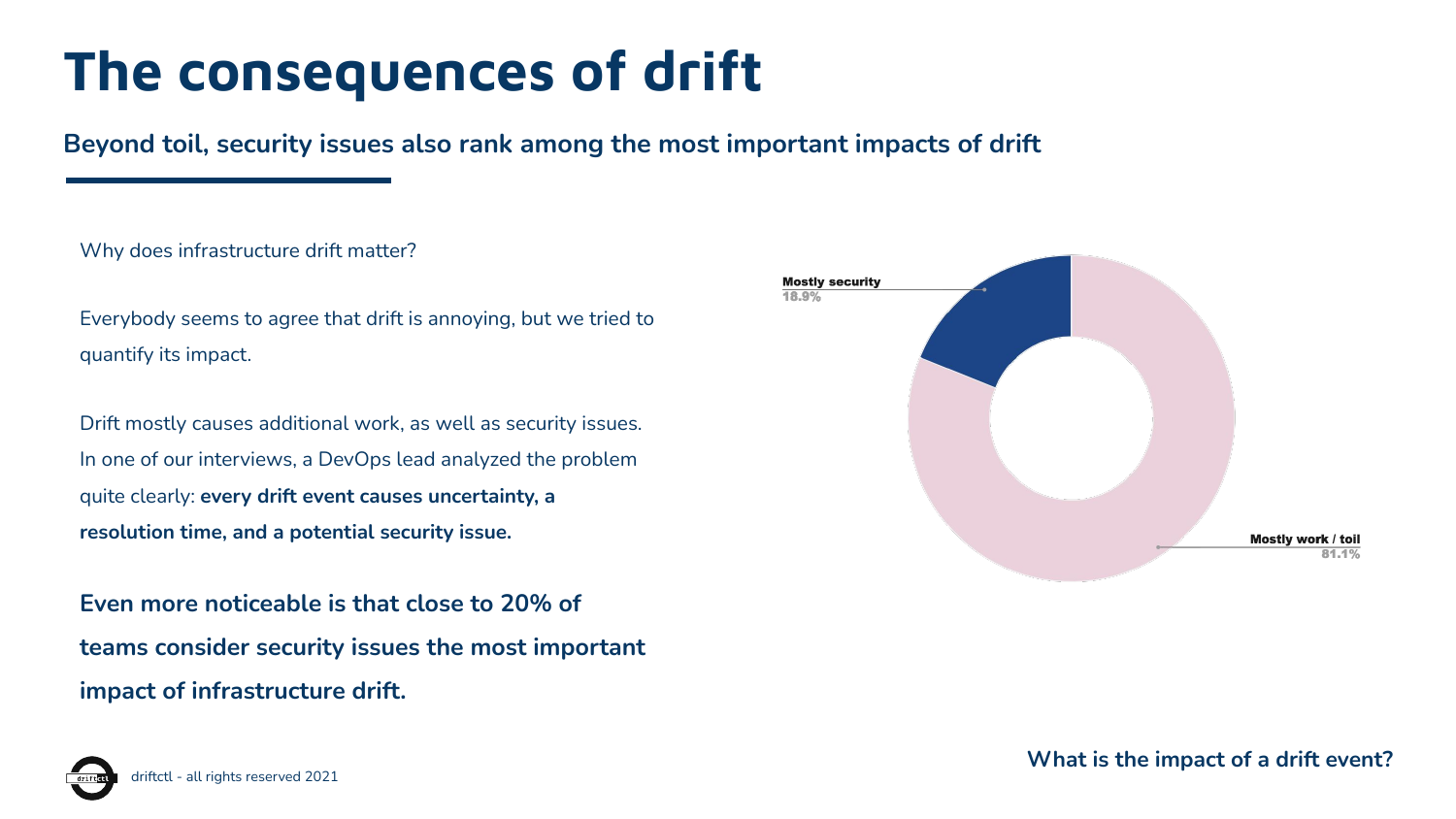**There are also more subtle effects**. To avoid excessive drift, some teams make significant adjustments to their workflows. In some teams, only the team lead is allowed access to production. In others where developers are not skilled at IaC, getting a small change to environments done goes through a painful and long ticketing system. In other words, drift causes issues, which leads to rigid / counterproductive processes, which leads to a **decrease in speed and flexibility.**

When asked how often they have a drift event, roughly one-third of teams face drift at least weekly, one-third monthly.

The last third is interesting: **some teams do not know if and when drift happens but when prompted all of them can relate a recent drift event**. In those teams, drift is a visibility issue: it is not tracked, or measured, or observed, thus it cannot be kept under control or improved.



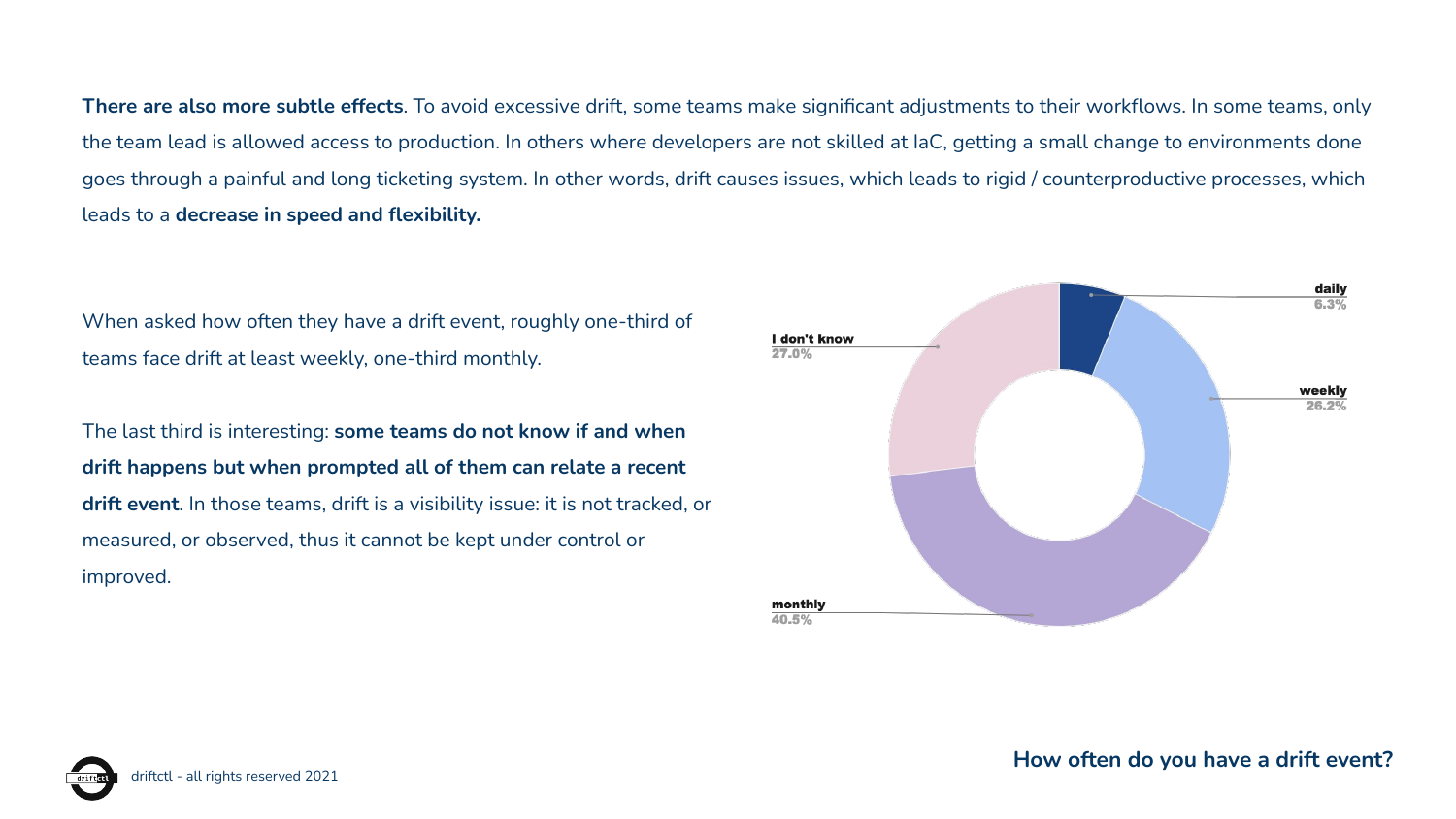We noticed that teams building new products and infrastructure tend to face a lot of drift in the early development stage, because team members experiment, change things through the console, and don't follow processes.

As time goes, and the infrastructure matures, drift tends to happen less frequently and change in nature.

But it does not mean the challenge is solved.



We heard stories from several service companies that operate with a build & run model. A team of DevOps builds the infrastructure for a customer. They tend to have good Terraform skills and follow best practices such as work in CI/CD.

**Then a run team of system administrators takes over the operation of the infrastructure. They tend to be only casual Terraform users, and use the console to make changes. This causes a lot of drift and manual intervention to fix issues.**

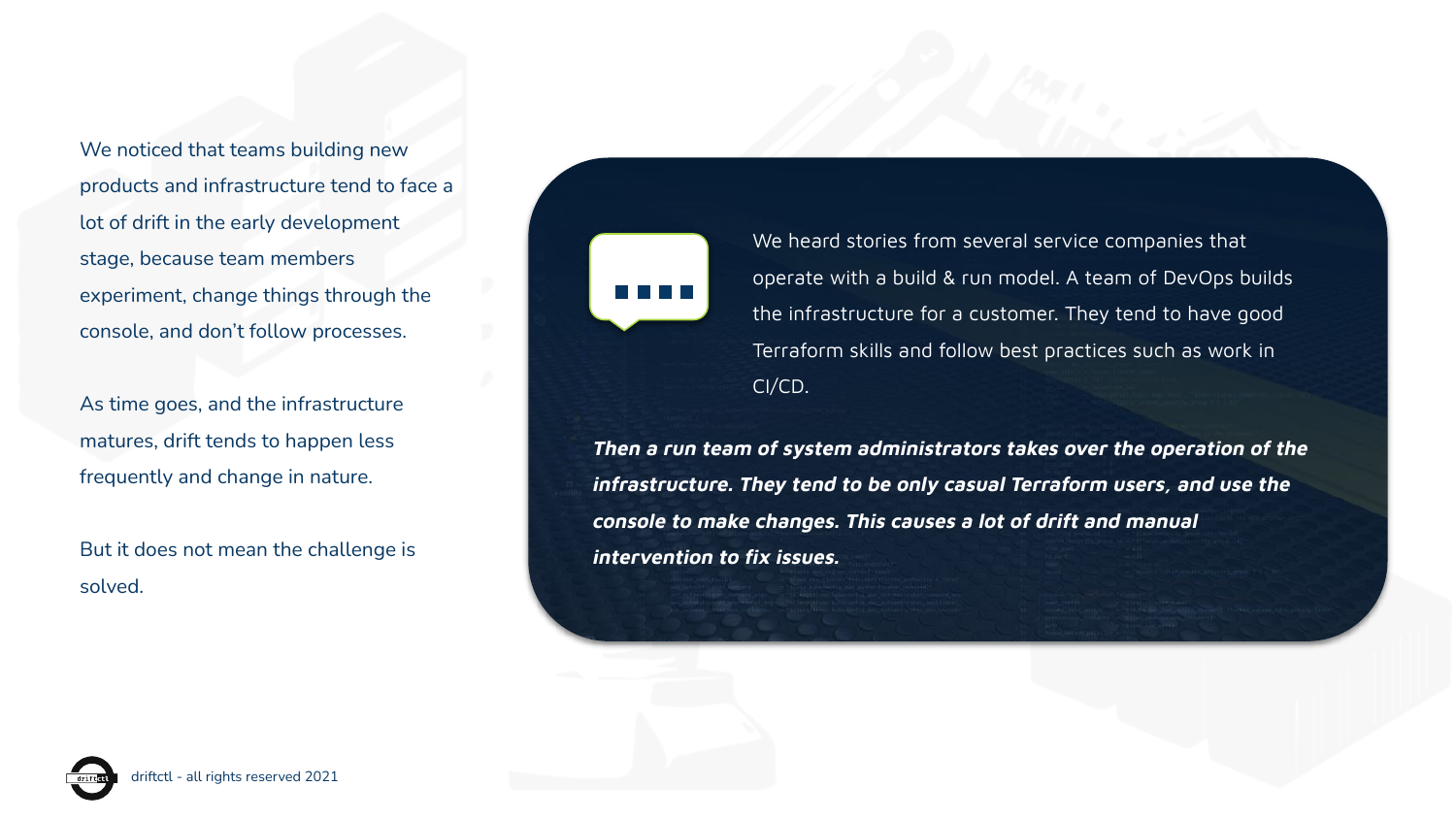We also polled DevOps about how long it took to solve a drift event. **Beyond the time spent, drift causes context switches and losses of productivity. Important updates can be delayed because the team lead is busy tracing back who made a change through the console, and whether it is OK to override it with an apply or not**.

Sometimes the author of the change themselves doesn't remember what the change was for.





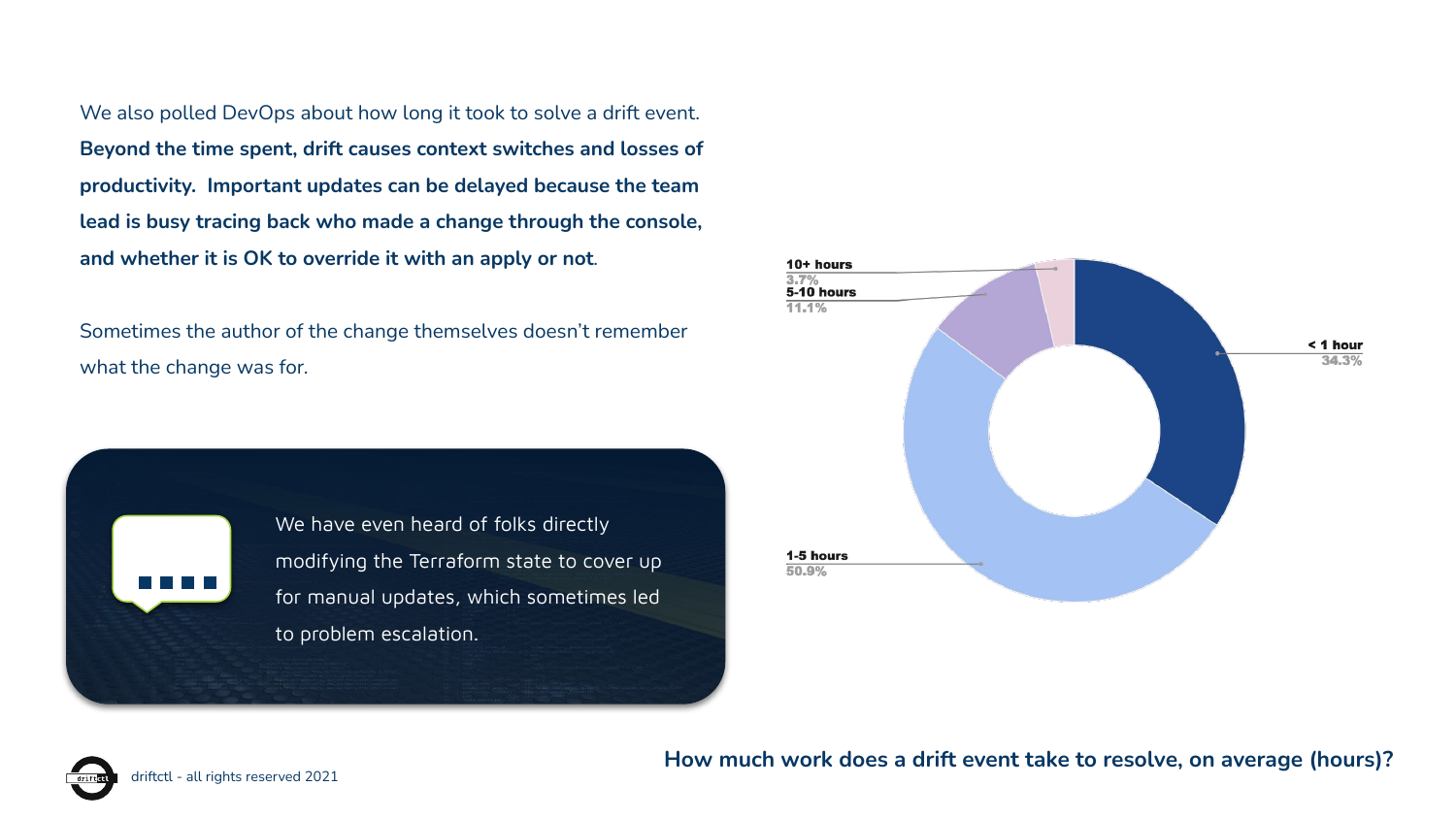## **Current solutions**

Most teams (60%) identified that to tackle drift, the first thing they needed to do was **restrict access to production** to a few team members. That does not solve the problem of staging environments drift, as only 25% of teams restrict access to staging environments: doing so requires being capable of and paying for dedicated sandbox environments for developers.

Beyond that, some teams (30%) **implement policies** (using OPA, or cloud-provider specific permission systems) to define acceptable policies and behaviour. This prevents some of the drift, but not all of it.



**What we found in our conversations was that drift always happens, and the key challenge is being able to detect and analyze it in that case. The faster it is detected, the easier it is to remediate drift**, which is why 30% of the DevOps we interviewed had a terraform planin a cron job.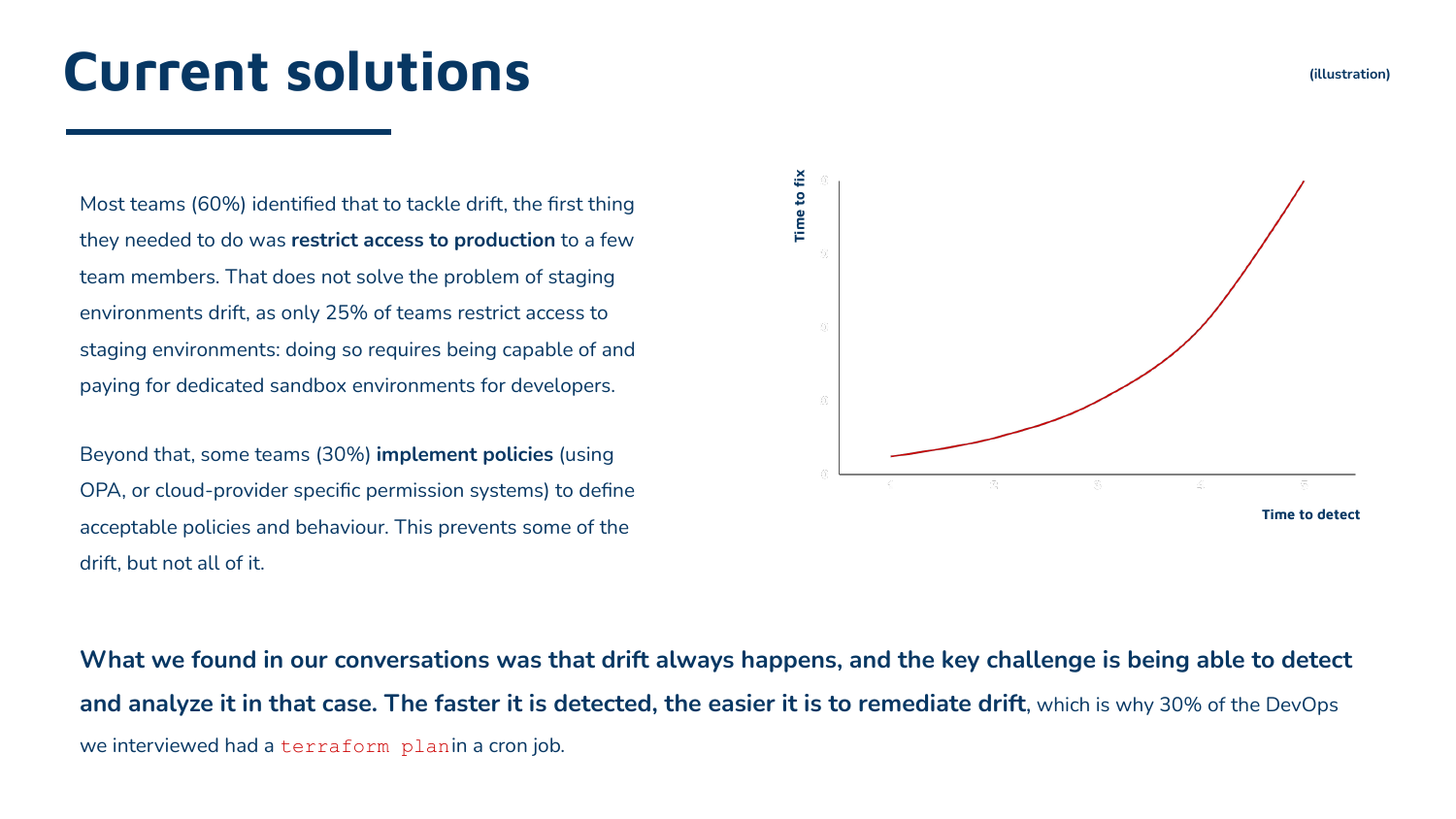## **Solutions vs impacts in a nutshell**

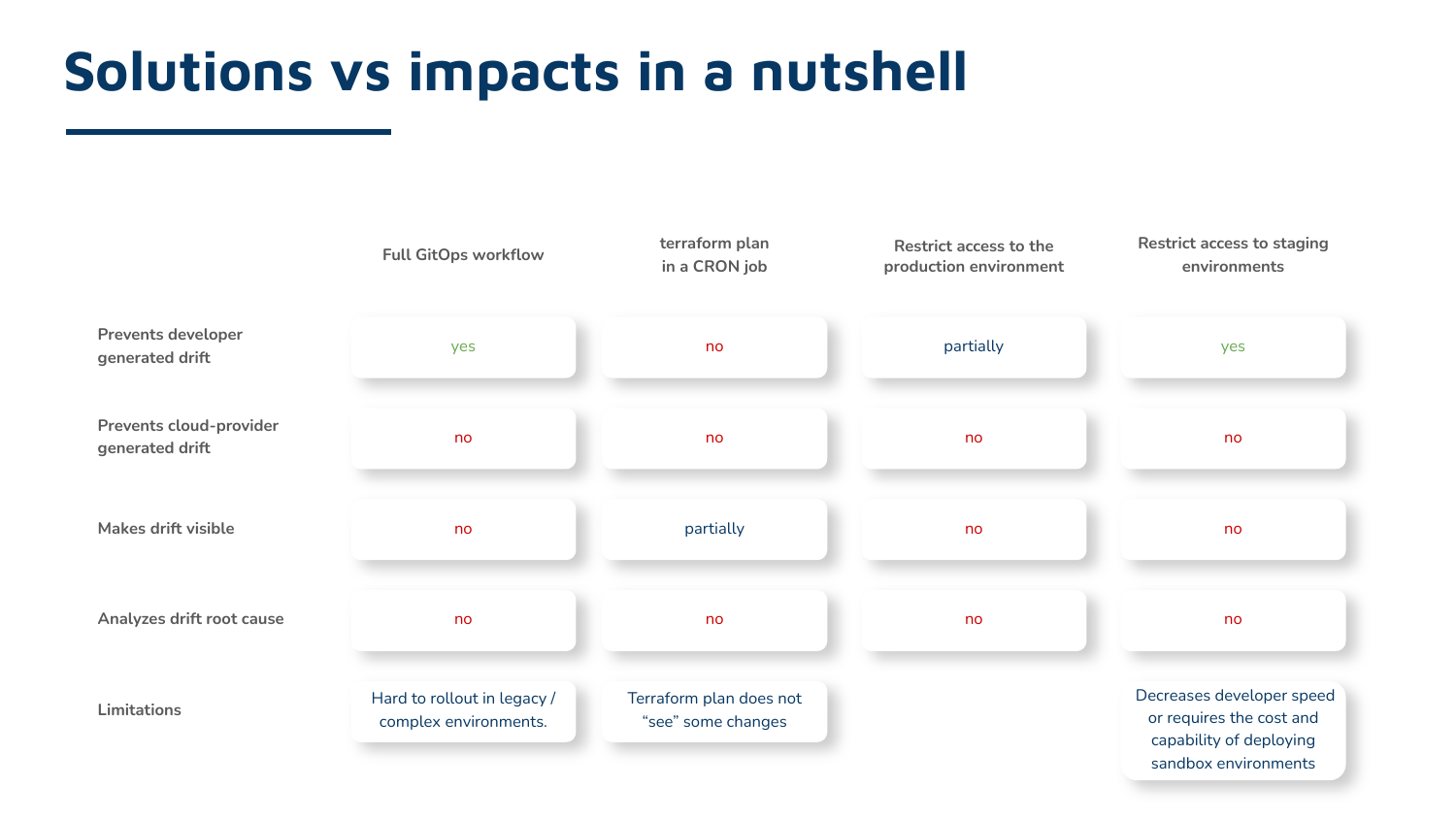## **Limitations**

Analyzing what solutions are deployed against drift in 200 teams led us to discover how poorly the topic is addressed.

- **Deploying a full GitOps workflow is a good option in theory, but hard to do in practice** for most teams as it strictly limits access and thus lacks flexibility.
- **Even with a full GitOps workflow, cloud provider updates**, or any unintentional changes done to the infrastructure through the cloud **API cause drift.**
- **Running terraform plan** (or the equivalent) **catches some drift, but not all**. Security groups are the best example of this. Opening up a security group to all traffic through the console remains undetected in a Terraform plan, though it is a critical security event.
- **Restricting access to environments to prevent drift is a good option, but it comes with a tradeoff**: developers lose flexibility. It also requires that the team has enough Terraform bandwidth to effectively meet demands for infrastructure update.